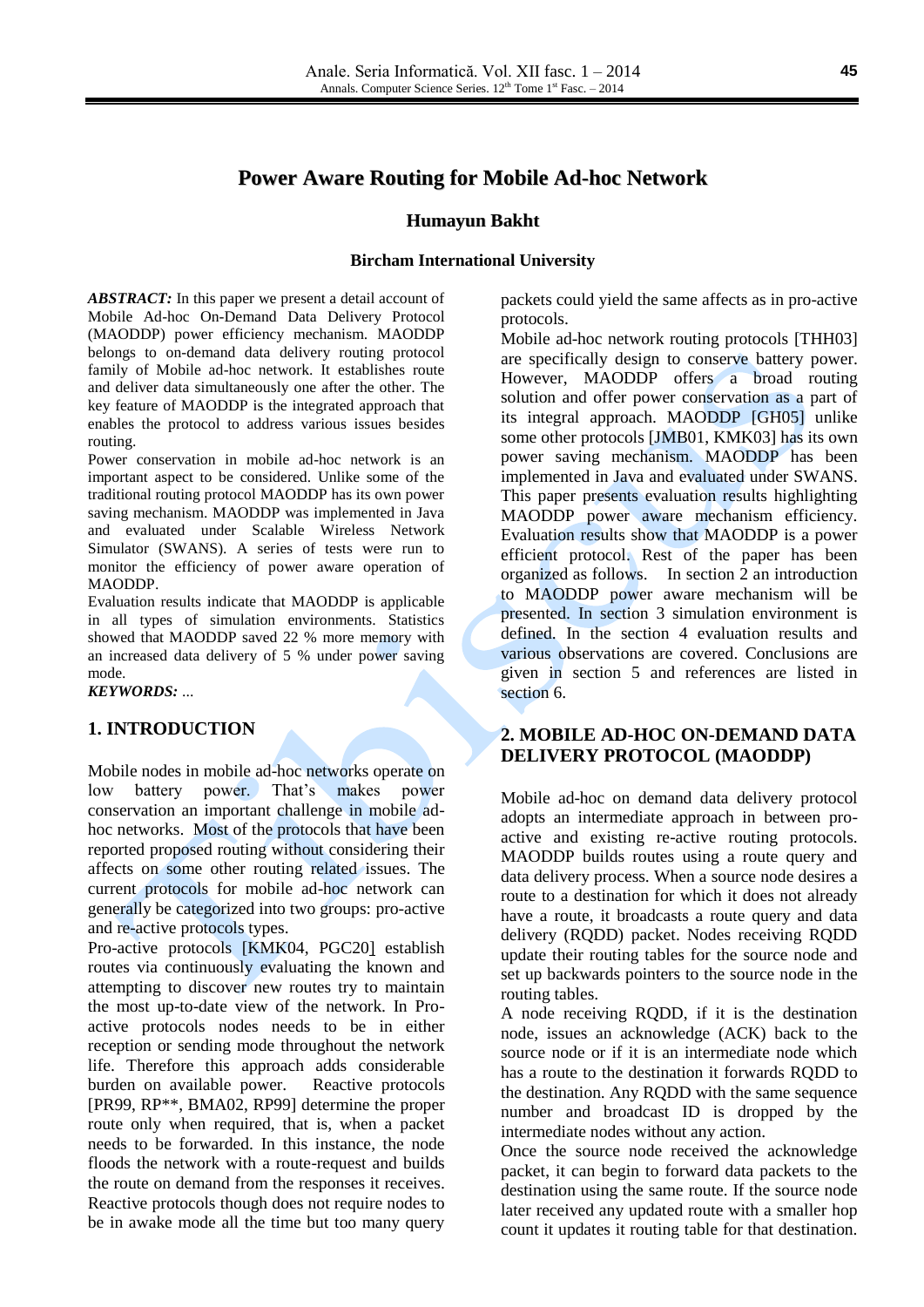On the other hand if the source node does not hear any thing back from the destination within a set time limit, it considers previous attempt unsuccessful. Source node in this case can rebroadcast RQDD with a new sequence number and broadcast ID.

MAODDP allows mobile nodes to switch in between one of two modes i.e. sleep state or active state. Nodes are required to be awake only during the active transmission and they are allowed to go into sleep mode if they are not the receivers or the senders of MAODDP packets. Moreover with the addition of a specific listening time (LT) each node can switch back into listening mode after a time period of (LT). Under active mode if the node does not find itself in an active transmission they can switch back into sleep mode.

MAODDP defines number of different other functions. Joining message allows mobile nodes to establish an ad-hoc network or a mobile node wishing to join an existing ad-hoc network. Broadcast Route Query Data Delivery process calls each time node want to broadcast a RQDD. Broadcast ACK message is to broadcast ACK for the source of RQDD and Broadcast Route Error is to broadcast route error messages. MAODDP supports multicasting and has its own secure mechanism for securing data transmission.

## **3. SIMULATIONS ENVIRONMENT**

Each set of experiments comprises nine different tests. In total seven set of experiment were conducted over SWANS under SuSE Linux 10.1 operating environment. Six of these set were conducted under power saving mode and the last one without power saving mode.

It is not possible in SWANS to carry out simulation which can highlight direct power consumption of mobile nodes. However some of the understood concept could be utilized to make such conclusions. It can be understood that if the nodes are not in sleep states, it will increase the message activities. In other words it is expected to see more broadcast RQDD in the same network simulation frame work. Moreover, bandwidth consumption is likely to be increased. If no power saving mechanism is available the chances are that the nodes will be engaged continuously in replying to different messages which otherwise could be re-route to some other node. These two factors will be measured against those obtained under power saving mode. In this regard different readings from each of the first six sets of experiments have been taken. In table 3.1 all those reading are collected while in table 3.2 all reading for the same simulation parameters under no power saving

mechanism are recorded. To obtain such readings a manual procedure was followed. Code that deal with MAODDP power aware operation were disabled and whole simulator was recompiled before running simulation for the selected readings. Simulation environments were generated via selection of one of many input parameters. Details of each of these parameters and how they were used are as follows

Nodes were placed mainly in a grid type area of 5x5 to 30x30 within a two dimension fixed field size of 500X500 meters. However, in one set of experiments nodes were placed randomly within the same fixed field as described above. Nodes were selected from the range of 25 to 450 mobile nodes. All simulation starts at 10 seconds with a fixed resolution time of 60 seconds. MAODDP was evaluated both for short and long simulations run therefore simulation stop time was chosen from the range of 600 to 800 seconds. A fixed pause time of 10 seconds was used for all the simulation. In some sets mobility was defined as static and for the others different mobility models were used. Packet loss for most of the experiment defined as default. Please note adding packet loss to the simulation does not really test anything new, since the simulation already have packet loss even without specifying it.

| Table 3.1 Results Charts with power saving mode |  |  |  |  |  |  |
|-------------------------------------------------|--|--|--|--|--|--|
|                                                 |  |  |  |  |  |  |

| Number<br>of<br><b>Nodes</b> | <b>RODD</b><br>Sent | <b>ACK</b><br>received | Data<br>delivery           | Routes<br>Formed | <b>Bandwidth</b><br>Saved<br>$\frac{0}{0}$ |
|------------------------------|---------------------|------------------------|----------------------------|------------------|--------------------------------------------|
| 25                           | 517                 | 350                    | 67.698                     | 52               | 46.44                                      |
| 50                           | 1256                | 1256                   | 100                        | 126              | 52.56                                      |
| 100                          | 2496                | 2402                   | 96.23                      | 251              | 53.58                                      |
| 250                          | 10887               | 8219                   | 75.49                      | 1090             | 56.96                                      |
| 350                          | 14015               | 11024                  | 78.65                      | 1402             | 56.63                                      |
| 450                          | 17789               | 11265                  | 63.32                      | 1767             | 97.23                                      |
|                              |                     |                        | 7826.66 5752.66 Avg(80.23) | 781.33           | 61.07%                                     |

| Table 3.2 Results Charts without power saving mode |  |
|----------------------------------------------------|--|
|----------------------------------------------------|--|

| Number<br>of<br><b>Nodes</b> | <b>RQDD</b><br>Sent | <b>ACK</b><br>received | Data<br>Delivery<br>$%$ cnt | Formed | Routes Bandwidth<br>Saved |
|------------------------------|---------------------|------------------------|-----------------------------|--------|---------------------------|
| 25                           | 460                 | 357                    | 77.60                       | 46     | 96.94                     |
| 50                           | 1249                | 1249                   | 100                         | 144    | 97.07                     |
| 100                          | 2435                | 2374                   | 97.49                       | 349    | 99.74                     |
| 250                          | 10553               | 8796                   | 83.35                       | 1056   | 97.69                     |
| 350                          | 13541               | 11153                  | 82.36                       | 1356   | 97.64                     |
| 450                          | 18409               | 12777                  | 69.40                       | 1842   | 97.13                     |
|                              |                     | 7774.5 6117.667        | Avg(85.03)                  | 798.83 | 97.13%                    |

Definition and explanation of conclusions drawn from the simulation results are as follows.

Data delivery: defines the ratio between the number of ACK sent and broadcasted RQDD.

Route formed: Defines number of new route added.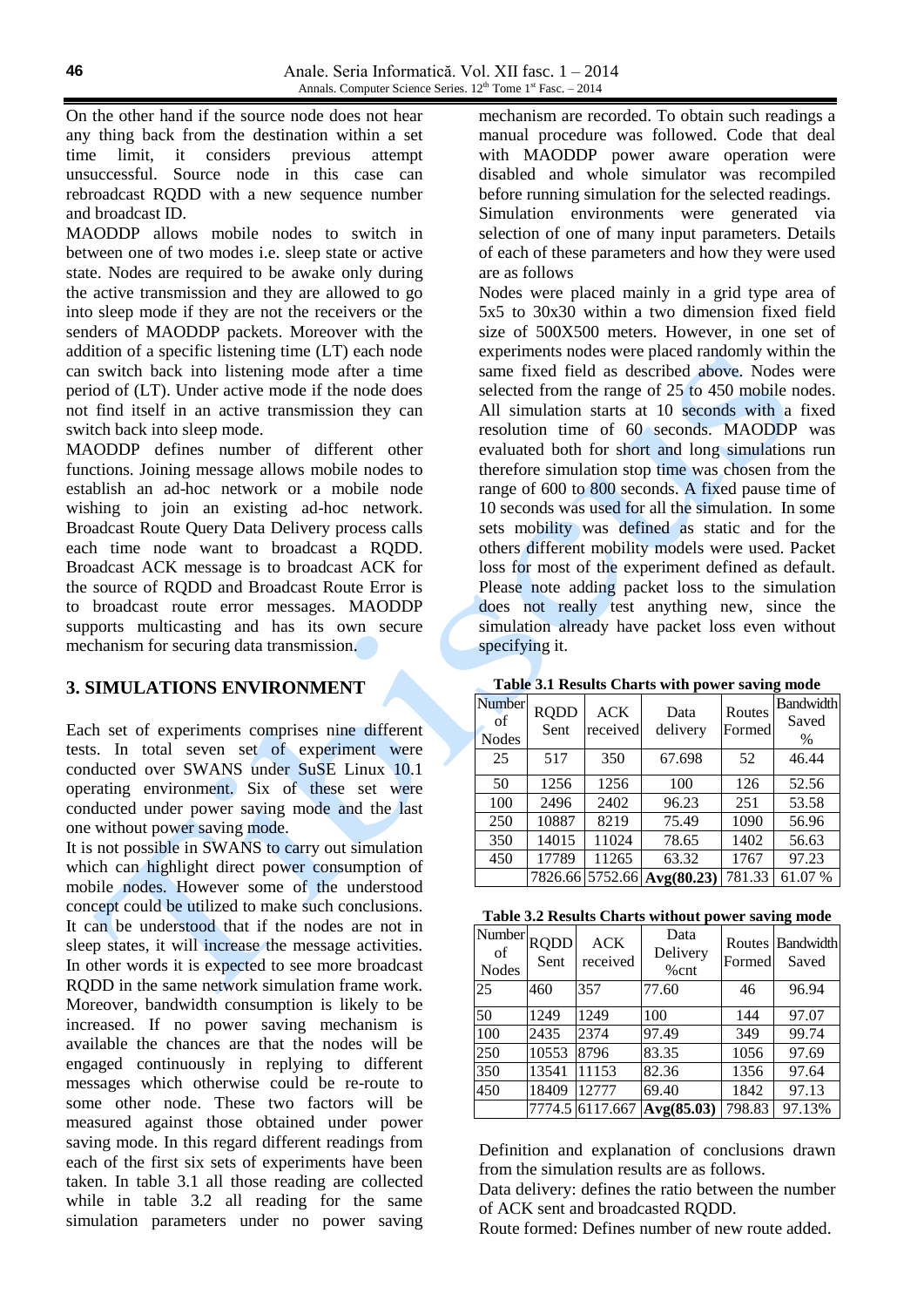Elapsed time: It defines the time period in between simulation start time and simulation stop time. Memory saved: It is the difference of total memory and memory used in a simulation cycle.

### **4. EVALUATIONS RESULTS**

In the light of all the evaluation results it can easily be seen that MAODDP is well suited in all types of environments. Almost all the operations as defined under MAODDP specification are practically applicable and can produce good results. Variations of different types of tests have been conducted over MAODDP. These simulation environments were selected in a way which can best reflect the nature of mobile ad-hoc network communication pattern.

Evaluation experiments were run with different mobility models. Results showed that highest message activity in terms of broadcasted RQDD was recorded in the random waypoint model. It might be due to limited and specific communication pattern of mobile nodes.

In general, message activities both in terms of broadcasting RQDD and sending ACK were quite high as shown in graph (1) and graph (2) respectively. Statistics of table 3.1 and table 3.2 shows an increase of 1 % in broadcasted RQDD. In graph (1) it can be observed that more RQDD broadcasted without power saving mode then under power saving mode as it was expected. It also shows that MAODDP routing functions performed as normal as any other standard protocol of mobile ad-hoc network This further explains that without having power saving mechanism node performance could be dropped. Results showed 5 % increase in data delivery under power saving mode as it is shown in graph (3). It can be assumed that this .1 % broadcasted packets might be the one's who have broadcasted before. This further supports power aware operation of MAODDP as it could be helpful in avoiding dealing with the same packets again. This assumption can also be supported with the fact that more routes were established as shown in table 3.1 under power saving mode than when it was off as shown in table 3.2. Graph (4) presents a comparison of route formation in between two modes. It can be observed that probability of new route formation increased with the addition of mobile nodes.

Among the three mobility model used teleport proved to be most memory conserving. Statistics of table 3.1 and 3.2 shows that MAODDP saved almost 22.05 % {(Memory Saved (1)/Memory Saved (2)) \* 100} available memory under power saving mode. A graphical comparison in terms of memory saved can also be observed in graph (5).



**Graph 1. Message Activities (1)**



**Graph 2. Message Activities (2)**



**Graph 3. Data Delivery**



**Graph 4. Routes Formed**